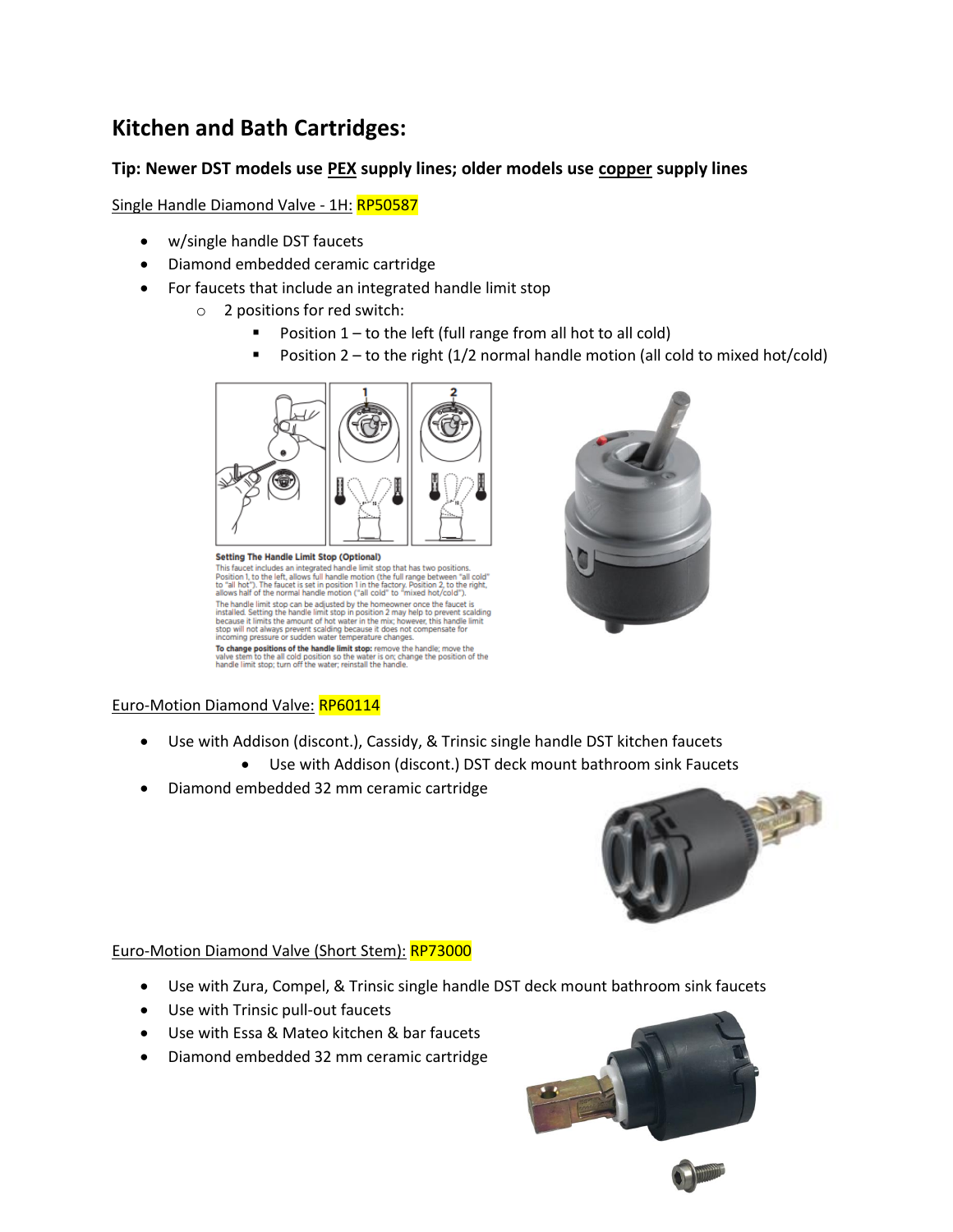## **Tip: Typically, the seats and springs are the only parts needed for a drip, however if your model is leaking under the handle, you will need to replace the stem unit as well.**

#### Stem and Valve: RP90056

- Use with Ara (tall) single handle bathroom sink faucets
- Euro-motion 28 mm ceramic valve

#### Stem and Valve: RP91902

- Use with Ara (short)/Pivotal single handle bathroom sink faucets
- Euro-motion 28 mm ceramic valve

#### Two Handle Diamond Valve: RP60400

- Use with 2 handle DST faucets (DST Victorian)
- Diamond embedded cartridge
- Not interchangeable with RP25513
	- $\circ$  If customer has older, non-DST version (w/ seats and springs), most likely need RP25513 (X2) along with RP4993 (X1) seats and springs

## Single Handle Valve: RP34324

- Ceramic cartridge
- Use with Grail pull-down kitchen faucets

## Stem Assembly - 2H: RP25513

- Use with 2 handle faucets (usually widespread lav faucets)
- Brass stem; hot and cold valves
- Includes  $1/4$  turn stop ("tooth" = RP24097)
- RP24069 = same part but with  $180^\circ$  turn
- Remember: order 2 with 1 order of RP4993 seats and springs

#### Stem Assembly - 2H: RP1740

- All plastic; hot and cold valves
- Typically used in conjunction with a clear knob handle (old 90's tub/shower)
- Remember: order 2 with 1 order of RP4993 seats and springs







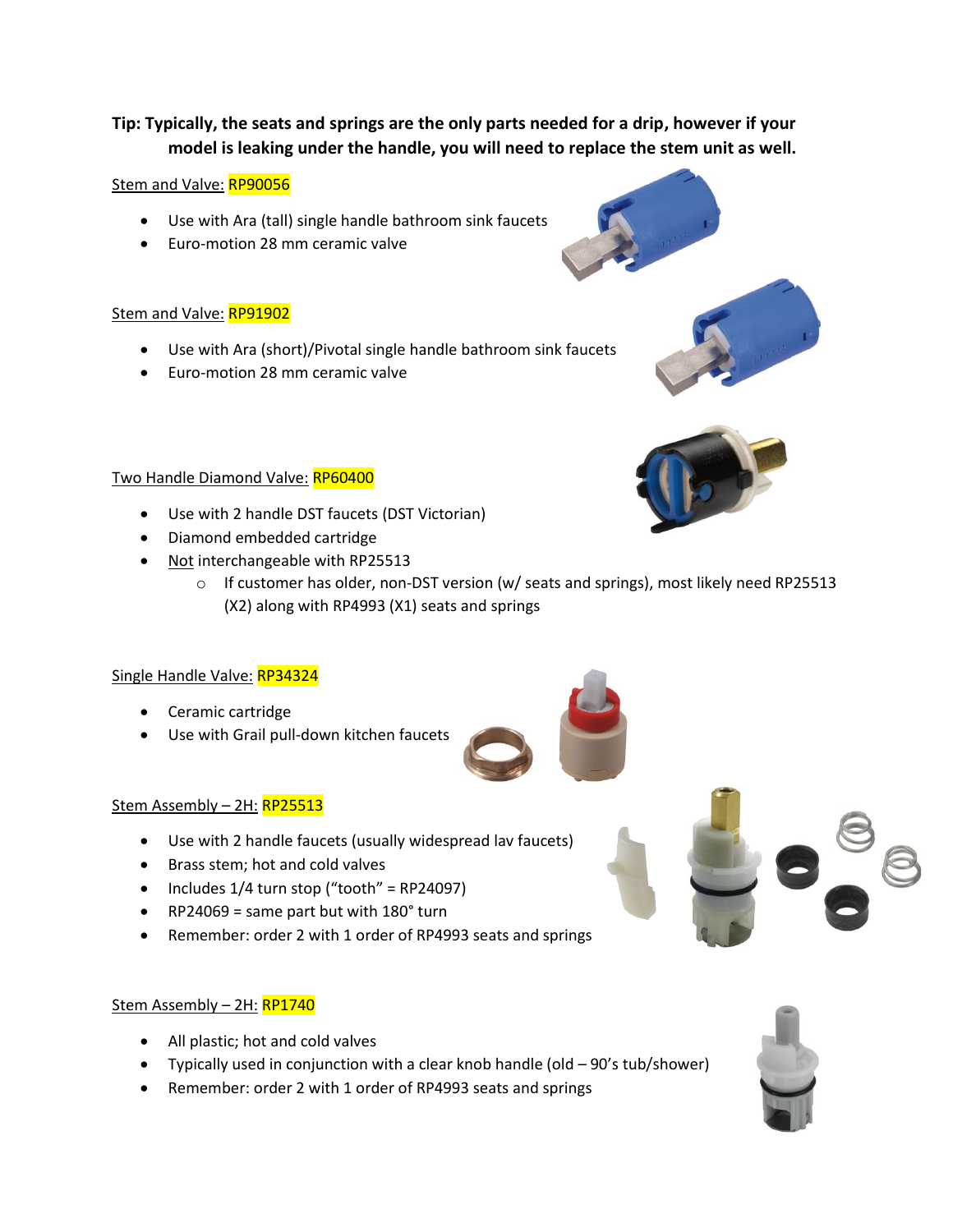- Cartridge  $(2)$  2H Ceramic Stem:  $RP47422$
- For ceramic seatless stem assemblies (2 handle kitchen and lav faucets)
- Cartridges are sold as a pair
- Quarter stop included (90° turn with; 180° turn without)
	- o Flat part of stem should face away from spout on either side w/ Crescent piece facing
	- o Placed on back for cold side and front for hot side
- Not interchangeable with RP25513

## Temp2O Tub & Shower Cartridge Assembly: EP78407

- Monitor single-function pressure balance cartridge
- $\bullet$  Use with 14 Series with Temp<sub>2</sub>O feature
- Allows digital temp read out

## Cartridge Adapter - 17 Series: RP46073

- For MultiChoice 17 series (after March 2006)
- Comes pre-assembled
- Included with RP46463 cartridge
- **Tip: Ball assembly internal parts are seats and springs, ball assembly, and cam and packing. None of these control temperature.**
- **Tip: Ball assemblies do not normally need to be replaced – clean mineral build up and replace seats and springs.**

**Tip: If customer wants to convert from knob to lever (ball assembly):**

**If the knob handle on your shower faucet lifts up to turn on the water, then you will need a RP20111 conversion ball and a RP17443 Chrome lever handle. If the knob handle just turns counter-clockwise to turn on the water, then you will only need to order a H79 Chrome lever handle.**

## Stainless Steel Lever Handle Ball Assembly: RP70

- Single metal lever handle; shower (600 series)
- Round stem
- 2 holes
- Excludes 1300-1800 series tub & showers
- Works with RP4993 seats and springs or RP 3614 (2 seats and springs, 2-O-rings, 1-cam & packing)
- Only ball manufactured for older Delta single handle kitchen faucets